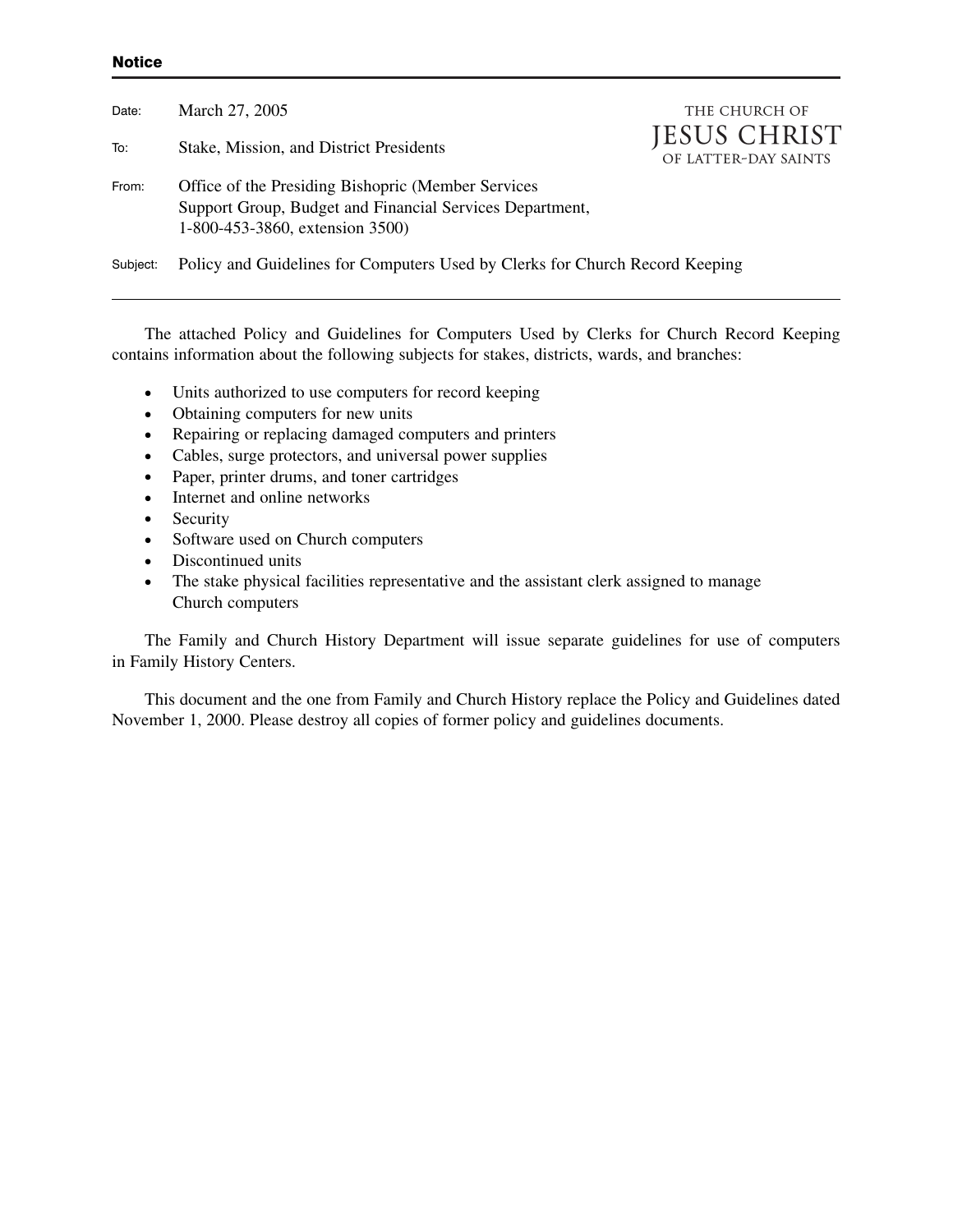This notice (with attachment) is being translated and will be distributed to units identified as Chinese, Danish, Dutch, Finnish, French, German, Italian, Japanese, Korean, Norwegian, Portuguese, Samoan, Spanish, Swedish, and Tongan units. Distribution in these languages will be complete within two weeks. Leaders of units in the United States and Canada may request copies from the Salt Lake Mail Operations Center (ext. 21990). Leaders in other the world may request copies in these languages from local service centers. If leaders need it in languages not listed above, they may contact the Area Presidency who can forward requests to Project Coordination at Church headquarters (ext. 22933). 00262

 $\lambda$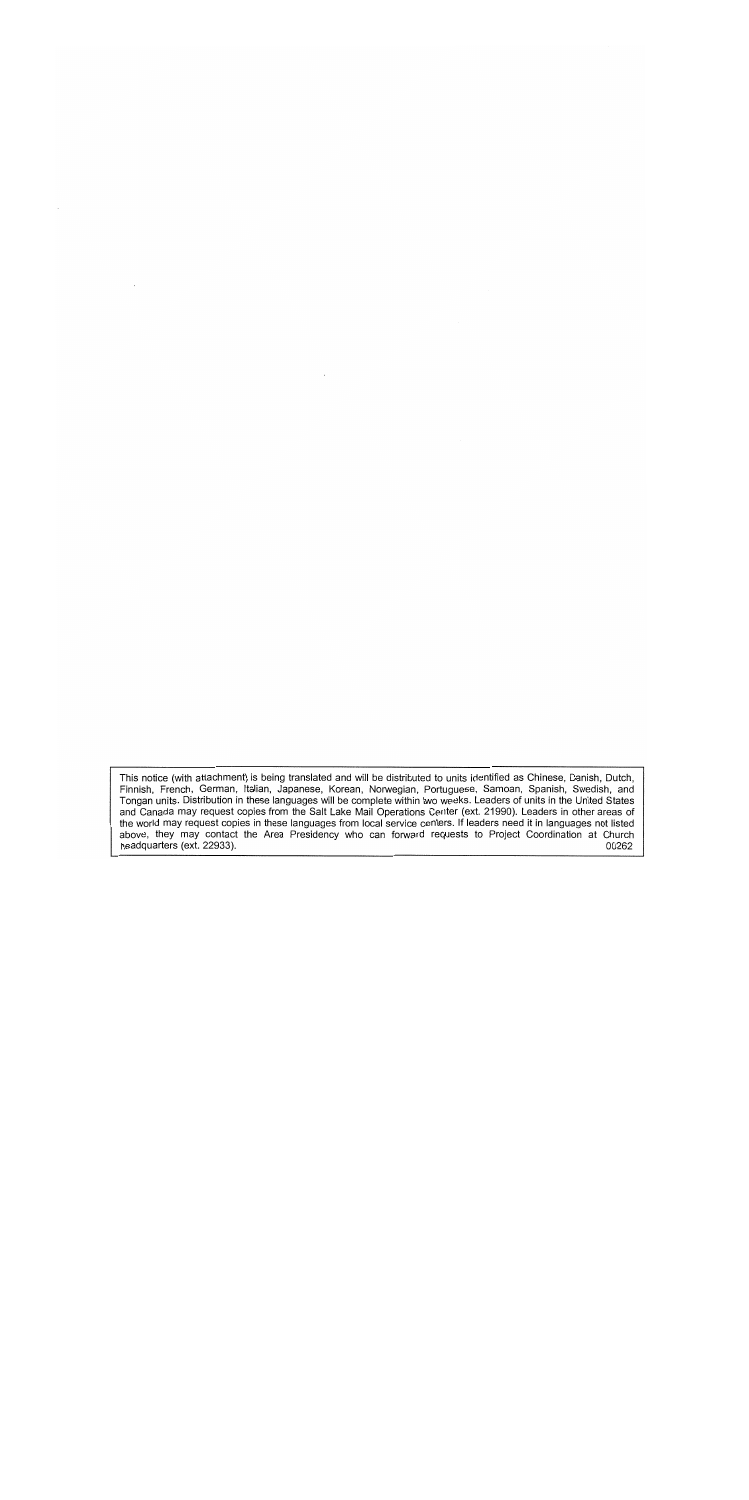# **Policy and Guidelines**

For Computers Used by Clerks for Church Record Keeping

March 2005

In this document, the term *stake* also refers to *district*. The term *ward* also refers to *branch*. The term *computer* refers to all hardware of the computer except the printer, cables, and surge protectors.

# **Units Authorized to Use Computers for Record Keeping**

Stakes need approval from the Presiding Bishopric in order to use Member and Leader Services (MLS) software. When stakes are approved to use MLS, the local Member and Statistical Records office will contact the stake president and will make arrangements for the appropriate number of computers and printers for the stake.

## **Obtaining Computers for New Units**

When a new ward is created in a stake authorized to use MLS, the stake physical facilities representative contacts the FM group who will order the new computer and printer, as necessary.

# **Repairing or Replacing Damaged Computers and Printers**

## **Computers and Printers Still under Warranty**

Computers purchased by the Church have a three-year warranty. In the event a computer fails during the warranty period, wards should work with the assistant stake clerk assigned to manage Church computers to repair the computer based on the manufacturer's instructions that were shipped with the computer.

Warranties for printers may vary. If a printer fails while it is still under warranty, wards should work with the assistant stake clerk assigned to manage Church computers to repair the printer based on the manufacturer's instructions that were shipped with the printer.

## **Replacing Computers and Printers**

All computers and printers will be replaced together on a five-year cycle. The stake physical facilities representative works with the FM group during the fourth year of the computer's life so headquarters budget funds can be set aside to replace both the computer and printer during the fifth year.

## **Repairing or Replacing Computers That Are out of Warranty**

If a computer malfunctions and is out of warranty but not yet scheduled for replacement. the ward should contact the assistant stake clerk assigned to manage Church computers and determine if the computer can be repaired for less than \$150. If it can be repaired for less than \$150, the assistant stake clerk makes the necessary arrangements and codes the expense in stake MLS to "Other: Authorized Computer Repairs." These repair funds will be reimbursed to the stake.

If the repairs will cost more than \$150, the stake physical facilities representative should contact the FM group to order a replacement. The FM group will replace the computer using operational or contingency funds.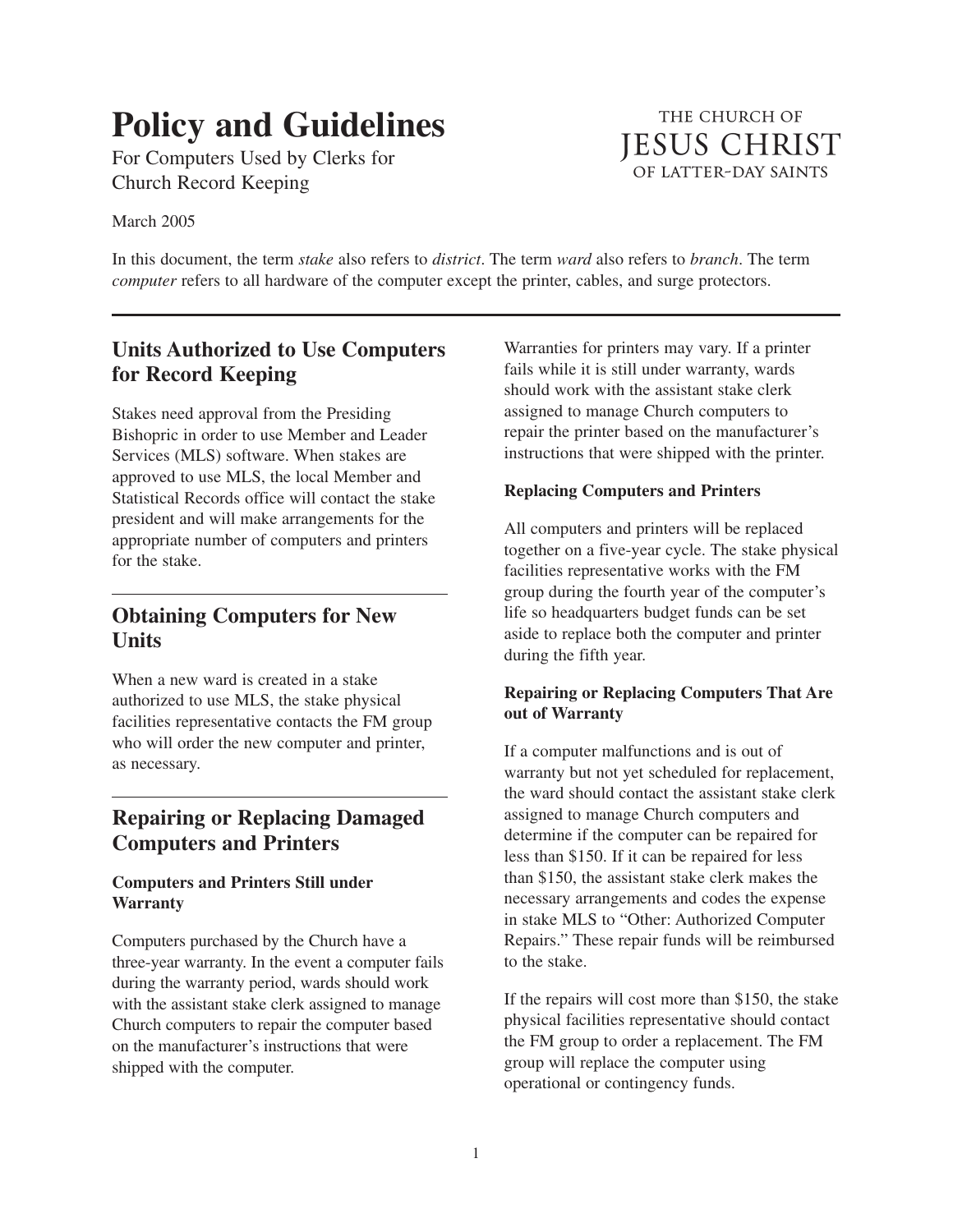#### **Repairing or Replacing Printers That Are out of Warranty**

If a printer malfunctions and it is out of warranty, the ward should contact the assistant stake clerk assigned to manage Church computers. The assistant stake clerk should work with the stake physical facilities representative and FM representative to determine if contingency or operational funds are available to purchase a replacement. If not, the stake clerk should contact the local Member and Statistical Records office to order a replacement.

## **Replacing Stolen or Vandalized Computers or Printers**

In the event computers or printers are stolen or vandalized, the stake physical facilities representative should contact the FM group. The FM group will handle all risk loss and will work with Risk Management at Church headquarters to replace the equipment.

# **Cables, Surge Protectors, and Universal Power Supplies**

Local unit computers, printers, and modems should be protected with surge protectors. However, surge protectors, universal power supplies, and connecting cables are the responsibility of the stake. Expenses for these items will not be reimbursed.

# **Paper, Printer Drums, and Toner**

Units are responsible to pay for paper, replacement printer drums, and toner for their printers. They will not be reimbursed for these expenses.

## **Internet and Online Networks**

Church computers used for membership and financial record keeping are normally not

connected to the Internet or any other network or bulletin board (unless MLS is used on a computer in a Family History Center). Local leaders are notified by the proper authority when the Internet is to be used for Church purposes. Special equipment is then provided.

Some Family History Centers are wired to the Internet. When this wiring is done, the clerks' offices are also wired. These connections in clerks' offices should not be used until authorization is sent from Church headquarters.

## **Security**

Information stored on computers concerning members, donations, and financial transactions is confidential and should be protected from unauthorized disclosure. Computers should be located in secure areas where bishopric members and ward clerks can work with and print this confidential data in private.

The MLS database is stored on the hard drive. Other confidential files should not be stored on the hard drive. They should be saved on external media and locked in storage when not in use. Information downloaded to Personal Digital Assistants for authorized use by priesthood leaders should also be password protected. If MLS is used on a Family History Center computer, its database should be stored on external media and locked in a secure place when not in use.

## **Software**

Purchased software should only be loaded on computers if it is appropriately licensed and does not interfere with or compromise the security of the Church software and data already on the computer.

#### **Member and Leader Services (MLS)**

Each stake and ward authorized to use MLS should ensure it is using the current version.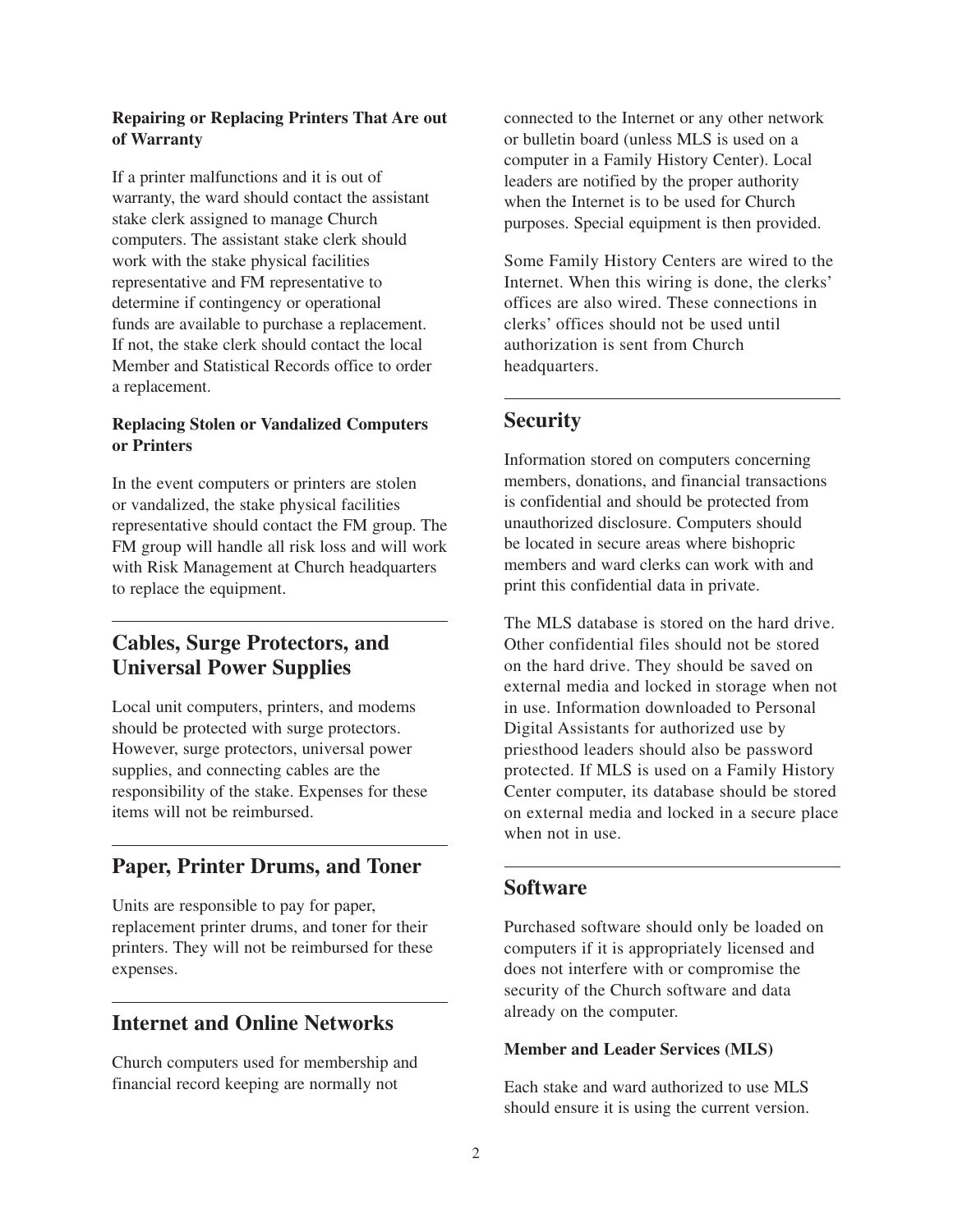Information about any version upgrade is sent directly to units using the MLS messages feature. Upgrades are sent to units through a download or on a compact disc.

## **Open Office**

Open Office is an open source software product that is free. It includes presentation, word processing, and spreadsheet software. It has been preloaded on most administrative computers. If you don't have it, Open Office is available at www.openoffice.org, or it can be ordered from the administration office. If you download this software from the Internet, save the files to an external drive and then upload them to the unit computer.

### **Software to Clean Hard Drives**

Whenever a computer used for record-keeping purposes is retired from service, the hard drive should be completely erased (scrubbed). Software to scrub the hard drive will be shipped with the replacement computer.

#### **Antivirus Software**

Command Virus software is preloaded on Church computers. Version upgrades and virus pattern updates can be downloaded from www.authentium.com/support/ downloads/commercial/Index.asp? Results=csaveast.

Click on the link that lists SMB version. Then enter the user name and password. The username is **LDSFIELD** and the password is **field12.** Save these files to an external drive and upload them to the unit computer.

#### **Remote-Access Software**

In the past, some stakes have used PC Anywhere to access ward computers from a remote site for diagnostic purposes. If stake leaders want to continue to do this, they will be responsible to purchase their own software. As always, care should be taken to ensure security is not compromised.

## **Discontinued Units**

In the event a unit is discontinued, the following applies:

- 1. *If the computer is still under warranty,* the computer should be given to the FM group. They will use it in another stake within the FM group to replace an out-of-warranty computer that may fail.
- 2. *If the computer is no longer under warranty,* the computer's hard drive should be scrubbed clean and the equipment disposed of properly by the assistant stake clerk, according to local laws. The stake president may also send the computer to the local Family History Center after the hard drive has been scrubbed. In so doing, the computer should replace an older computer and should not increase the number of computers in the Family History Center.

# **Donations**

Donations of computers for local units will no longer be accepted.

# **The Stake Physical Facilities Representative and Assistant Stake Clerk Assigned to Manage Church Computers**

The stake physical facilities representative is the principal contact with the FM group. The assistant stake clerk assigned to manage Church computers should work with the stake physical facilities representative whenever the stake needs to work with the FM group.

The stake clerk oversees the work of assistant stake clerks. Assistant stake clerks should not